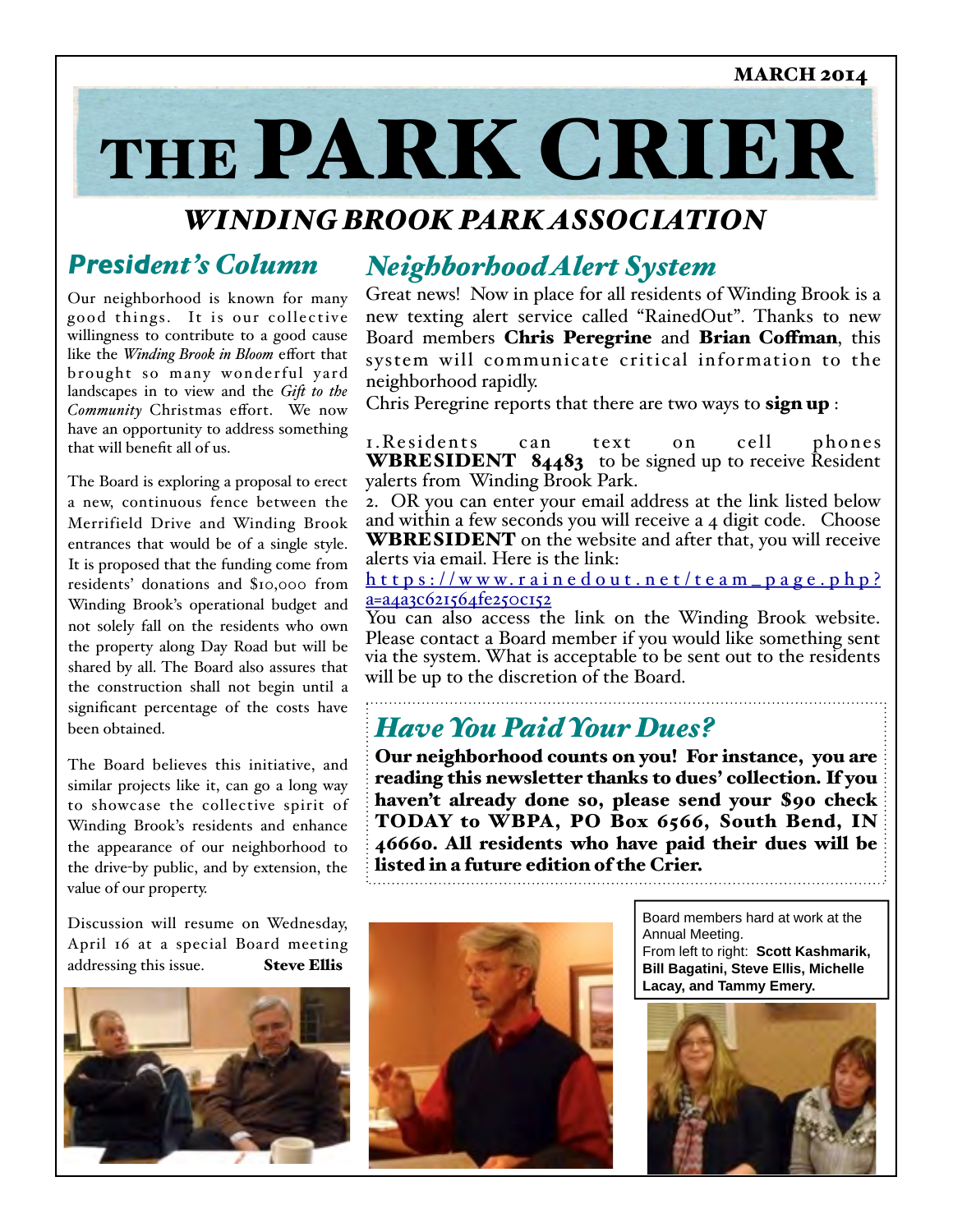

**LAUREL ESLINGER**

WBPABoard Member

Years on Board: 1 1/2 years

Family: Husband, Bill; two grown children who live in Scottsdale, Arizona and Washington, DC. One darling grandson!

Lived in WB: 21 years

Occupation: Retired!

On the Board: Crier Editor. Ofered to write the Crier and didn't know that I was required to be a board member. Gave me a wonderful opportunity to meet residents who I may never have met and a better understanding of the community I live in.

I like living in WB because: it is so convenient to everything in addition to being a lovely place to live.

Hobbies: Reading, traveling, gardening, card-making, going to the movies, writing newsletters!

# **WBPA Board**

**Steve Ellis, President Scott Kashmarik, Vice President Jane Mason, Secretary Bill Bagatini, Treasurer** Laurel Eslinger, Crier Editor Mike Babcock-Brian **Coffman--Lauren Dunbar-**<br>Coffman--Lauren Dunbar-<br>Tammy Emers **CLU** Tammy Emery-Chris Peregrine-Tara Reilly-

# **WBPA Annual Meeting**

The 2014 Annual WBPA Meeting was held in January. Steve Ellis, President, addressed the accomplishments of 2013 which included *Winding Brook in Bloom,* an increase in Crier issues, new street signs and repair of others. Steve updated those present on the eforts to get the Merrifield bridge repaired by the County, investigation of a Facebook page for WB, repair of the Gingerbread House, fixing the lights at the Winding Brook Drive entrance, and plans to repaint the remaining street signs. New board members (see below) were unanimously voted in for their individual terms. Only positive comments regarding the *Gif to the* Community clearly indicated the smooth traffic flow and lack of problems unlike 2013 when several residents attended this meeting to voice their concerns. The regular Board meeting immediately following the Annual Meeting elected officers: Steve Ellis, President, Scott Kashmarik, Vice President, Jane Mason, Secretary, and **Bill Bagatini**, Treasurer. By-law revisions reduced the number of Board meetings from nine to five, the number of Board members to nine-twelve, the President votes only in a case of a tie, and now each residence has one vote on Board issues.



New Board Members (seated from left) Chris Peregrine, Brian Coffman, and (standing), Tammy Emery

The next **WBPA Board Meeting** will be held Wednesday, **May 21** 7:00pm Honkers Restaurant **All residents are welcome and**

**encouraged to attend!**

# *2014 Directory*

If you are reading the print edition of this Crier, you know that the 2014 Winding Brook Directory has been delivered. Many of us take this m a r v e l o u s neighborhood resource for granted and expect them to show up each year and without any idea of what goes into the final product. Katy Cressy has been spearheading this project for several years now making sure that this Winding Brook tradition continues. She is responsible for the ad collection, editing, and preparing the Directory for printing. Tara Reilly organized the Block Captains who reached out to the residents to update or add their information and then Tara used her organizational skills to streamline the data to turn over to Katy. A huge thank you to Katy and Tara and all of our Block Captains whose hard work brought us the 2014 Directory!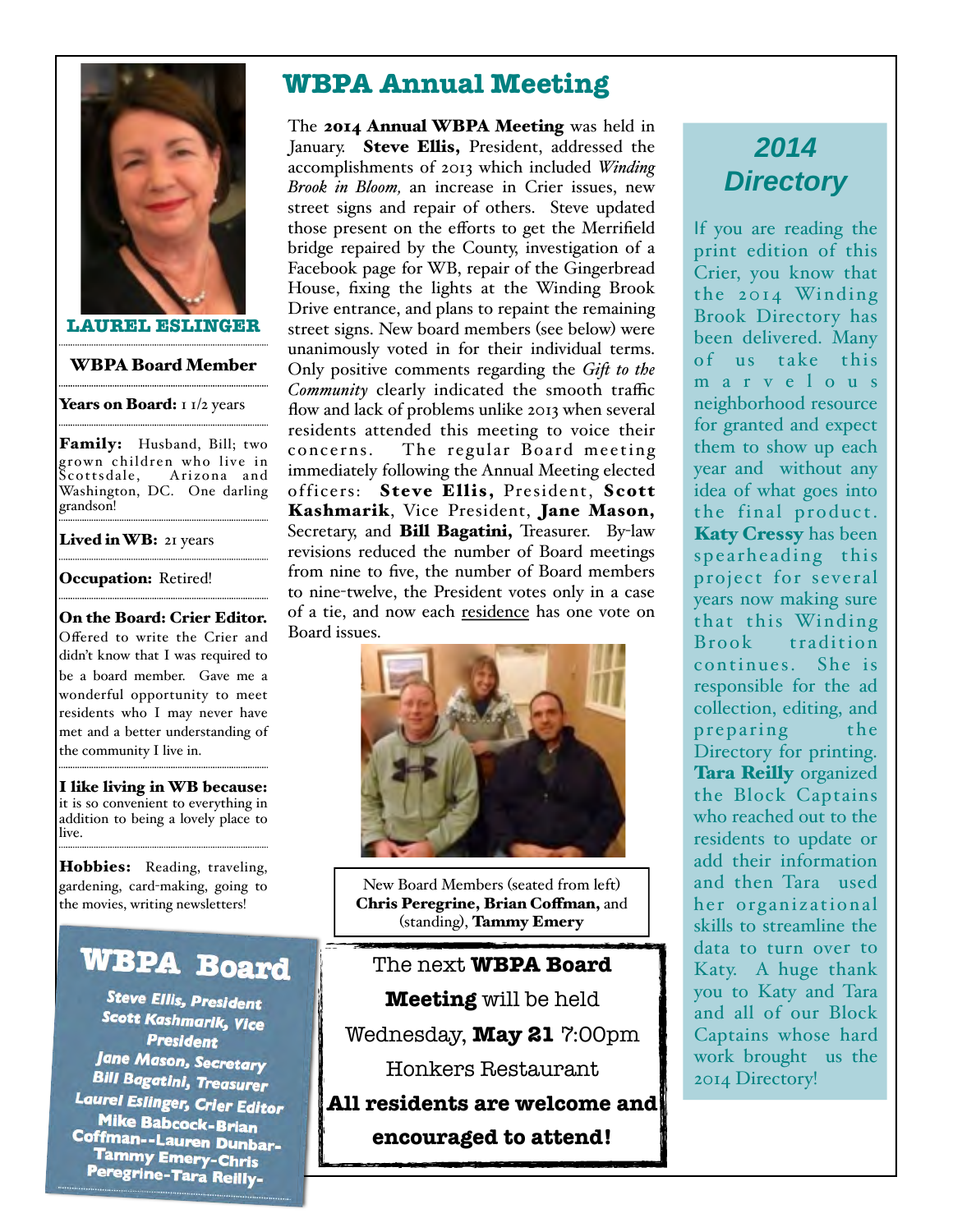Our neighborhood appears to have been under siege in recent months. We know of break-ins and attempted break-ins that happened as far back as last spring and summer. This past Fall, there was one during our extended power outage. In February, one occurred on Luminaire Court, and now in March one on Hearthstone and another on Fox Run Trail and these are the ones that we know of. The most dramatic was the latter when the resident returned while the burglary was in progress. And this was during the daytime, folks. Due to the resident's quick thinking, the police were able to make two arrests before the suspects got away. As of this writing, one of the suspects is still in the County jail charged with burglary. The other suspect was recently released. Another suspect was not apprehended at the time but police feel they have identified him. The question remains, are these men responsible for all of the Winding Brook burglaries? That at this time is unanswerable by the police. *Pl eas e come to the Ne ighborhood Wat ch meeting on Wednesday, April 23 at 7pm* when your questions can be answered in addition to enhancing your safety knowledge. Regardless of how much we already know, we can continue to learn.



# **Recent Robberies AROUND THE PARK**

### *He o!*

Welcome to our new neighbors,<br>**Eric** and **Natasha Guenther** and their five daughters and family friend, Danielle, who now call 15670 Hearthstone Drive home. The Guenthers moved here from South Bend early this year. Eric is a State Farm agent and Natasha home schools the girls as well as is an AdvoCare representative. They moved here from Reverewood and are delighted with their new neighborhood!

And also new to Hearthstone Drive are Sonja and Verna Harrington at 15570. Welcome to Winding Brook!

#### *Goodbye*

Sadly, we need to say goodbye to Ronan and Jen Simier and their son who moved to Tampa, FL. A big thank you to Jen who in the year she was on the WBPA Board chaired the Easter Egg Hunt, Halloween Party, and participated with *Winding Brook in Bloom* as well as other Board eforts. She was also a Block Captain.<br>Needless to say Winding Brook is losing a committed, active resident. Best of luck to the Simiers in their new snow-free home! They will be missed.

#### *Our Beloved Impatiens*

If you have always enjoyed displaying impatients in your garden, think twice before planting them this year. An infestation of downy mildew has made its way into Midwest gardens and once it is in your soil, it will kill any future plants. It can be airborne, already on a seedling, as well as lurking in your soil. So sadly, you may have to say farewell if you didn't already do so last summer, to this well loved shade tolerant flower and this includes the double impatient variety as well. Perhaps you may consider wax, Rex, or tuberous begonias, coleus, New Guinea impatiens, lobelia to name <sup>a</sup> few. Think of it as an opportunity to experience the beauty of new varieties of flowers.

*When was the last time you saw Christmas decorations still up well into March? Maybe neve r ! Thos e Santas, re indee r s, and nativity scenes did extra duty this holiday season!*

## *Winding Brook in Bloom*

*As you have been de osting om a much too long and igid winter, have your thoughts been turning towards green grass, bright blooming flowers, interesting ornamental shrubs, decorative art objects? If so, then you are getting a head start on the 2nd Annual Winding Brook in Bloom which wi be held in July. It is not too soon to leaf through those magazines and garden books to get inspiration for your ont yard beautification project that perhaps you have been wanting to do but have been putting o for years. Hopefu y, you wi make 2014 the year you wi actua y act on your dreams. If you would like to be on the committee this year, please email your desire do so to wbpahome@gmail.com and you wi be contacted soon. Just a reminder of the categories: Best FrontYard.Best Mailbox.Best Use of Flowers.Best Use of Containers. So get those gardening gloves out. You wi get to use them soon!*